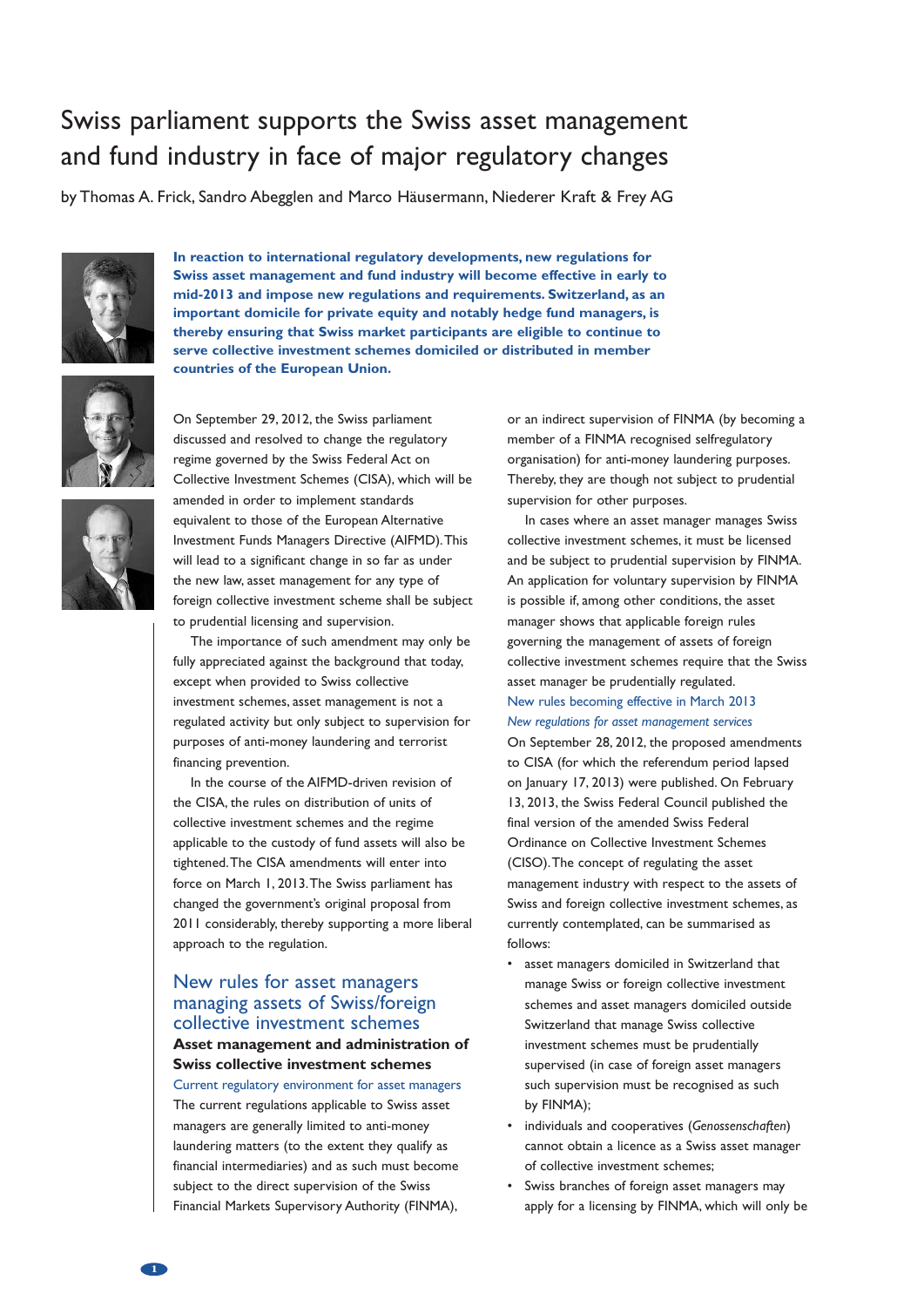granted if:

- the foreign asset manager (including its Swiss branch) is subject to an "adequate" prudential supervision in its home state;
- the foreign asset manager is sufficiently organised and has sufficient capital and qualified personel in order to operate the Swiss branch; and
- an agreement is in place regarding the cooperation and exchange of information between FINMA and the foreign regulator(s) supervising the foreign asset manager (and the Swiss branch);
- the CISA is not applicable to asset managers that manage assets of collective investment schemes that have exclusively qualified investors (in the sense of CISA) as investors and in addition one of the following criteria is met:
	- the assets under management are not more than SFr100m,
	- the assets under management are solely such of non-leveraged collective investment schemes, which in each case do not allow for a redemption for five years after the first investment was made, and the so managed assets do not exceed SFr500m, or
	- the investors in the collective investment schemes managed by the asset manager are exclusively part of a group of which the asset manager is also a part.

The first two exceptions (so called *de minimis* – exemption rules) are not fully selfexplanatory and FINMA is expected to clarify them in an amended ordinance yet to be published. For the purpose of the calculation of the monetary thresholds (SFr100/500m) for an asset manager, assets managed directly or through a delegation and assets managed by other entities subject to a common management or direct or indiret control must be taken into account.The licensing requirement is triggered if one of the above outlined criteria is no longer met whereupon within 30 days a filing for a licence must be made with FINMA.

Asset managers falling within one of the above exemptions can apply voluntarily for a licence if the laws where the relevant collective investment scheme is set-up or units are distributed require that the asset manager is subject to a prudential regulation.

• FINMA is authorised to grant additional exemptions from the Swiss regulations to asset managers if (a) such exemption does not prejudice the protective aim as contemplated by CISA and if (b) the asset management was

delegated to them by licensed entities in the sense of CISA (other than custodian banks) or foreign (fund management) companies which are subject to foreign rules regarding organisation and investor rights equivalent to those under the amended Swiss rules.

While asset managers shall primarily offer asset management and risk management services for collective investment schemes, they may also offer other administrative services such as investment advice, asset management for individual portfolios, distribution and representative functions. In case fund management services are being offered by Swiss asset managers to foreign collective investment schemes, an agreement on cooperation and exchange of information between FINMA and the competent foreign regulator(s) must be in place if this is required by the applicable foreign law.

## *Delegation of asset management services*

Swiss fund management companies may in principle freely delegate asset management services to other persons as long as such delegation favours a proper administration of the collective investment scheme and the proper instruction, supervision and control of the party assuming the respective tasks is ensured. However, investment decision competences shall only be delegated to asset managers that are subject to prudential supervision by FINMA or a "recognised" foreign regulator and in the case of a foreign asset manager, an agreement regarding the cooperation and exchange of information between FINMA and the competent foreign regulator(s) must be in place if such an agreement is required by the law by which the foreign asset manager is regulated.

With respect to collective investment schemes for which a facilitated distribution in the EU is possible based on a treaty, investment decision competencies shall not be delegated to the custodian bank of such collective investment schemes or to companies with interests that could conflict with the interests of the fund management company or investors.

These rules generally also apply in case of a subdelegation of asset management services by an asset manager to another party. In all cases, the Swiss fund management company remains liable for the conduct of the mandated persons to which it delegated asset management services, as if engaged itself in such services.

#### *Transition periods under CISA*

Swiss asset managers that manage foreign collective investment schemes must notify FINMA within six months after the amendments to CISA will come into force (unless they fall within one of the the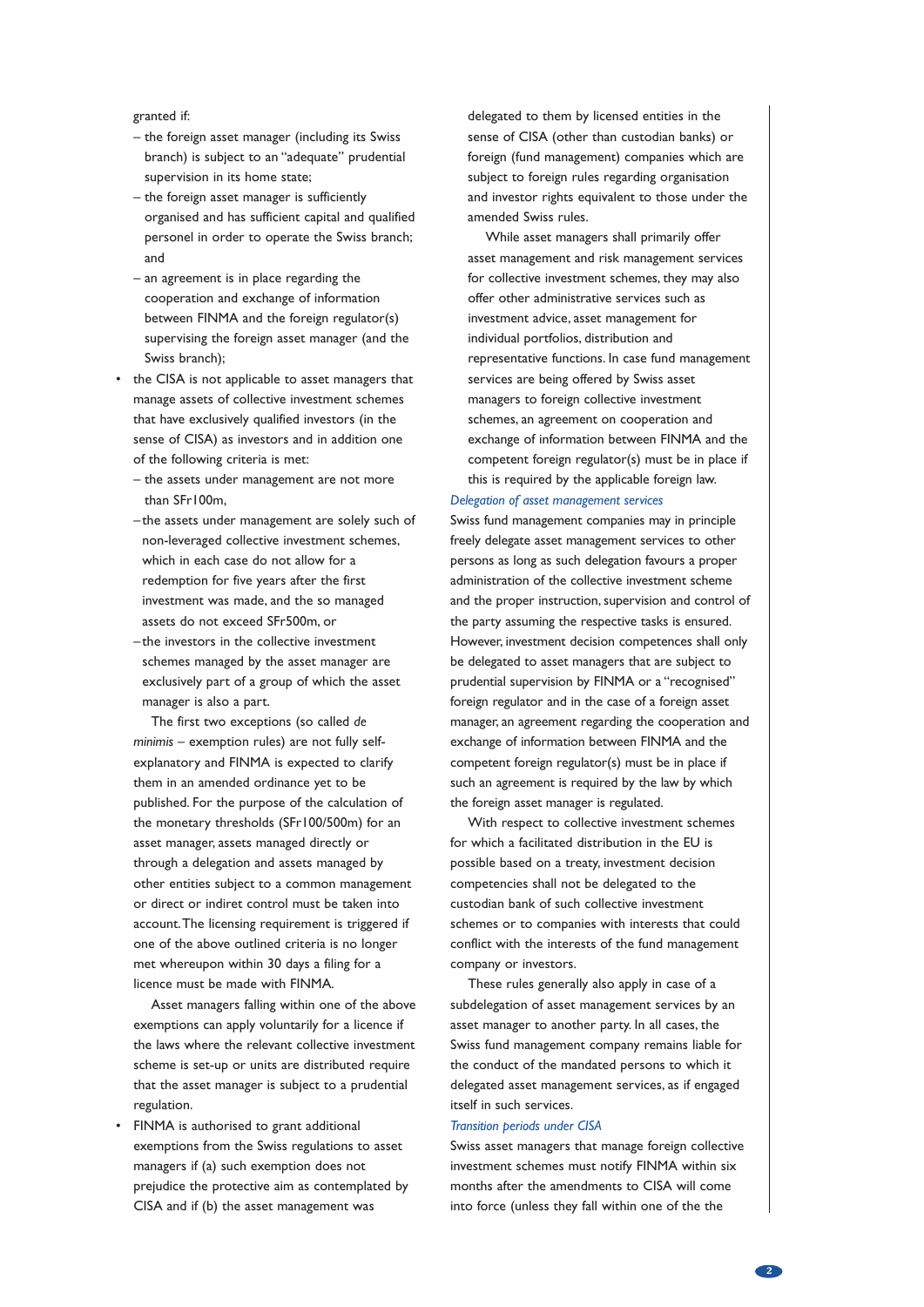above outlined exemptions) and within two years thereafter, they must comply with the statutory requirements and must have submitted an application for a licence to FINMA. Asset managers that start asset management activities for collective investment schemes after the amendments to CISA become effective cannot benefit from such transition periods.

Existing delegations of asset management services by Swiss fund management companies to foreign asset managers in a jurisdiction where FINMA does not have a cooperation agreement with the foreign competent regulator must, if the law of the jurisidiction where the asset manager is domiciled requires such agreement, promptly report such delegations to FINMA and must, within one year after the new law comes into force (such period can be extended by FINMA in exceptional cases), submit to FINMA declarations by the competent foreign regulatory authority wherein the latter obliges itself to cooperate and exchange information with FINMA.

For the administration of EU collective investment schemes or collective investment schemes distributed into the EU, this transition period will not be of much help. In case of UCITScompliant investment schemes, asset managers must already be prudentially regulated and for other investment schemes falling within the scope of the AIFMD, it is required that assets managers are prudentially regulated as from mid-2013.

## **New custody rules**

The revised CISA establishes certain new rules about custody of collective investment schemes. As the explanatory report states, the current rules regarding custody of collective investment schemes are of a rudimentary nature and do not comply with current international standards.The new rules did not lead to massive controversies in the discussion before the submission of the bill, with the exception of provisions on the liability of depositary banks.The following changes were made:

#### Expanded obligations to have a depositary bank

Under the current rules, open collective investments schemes (contractual funds and SICAVs) must use a depositary bank; furthermore, depositary banks need a special licence in addition to their Swiss banking licence. Closed collective investment schemes (SICAFs and the KGK, Limited Partnership for Collective Investment), on the other hand, did only have to appoint a custodian and a paying agent. Contrary to a depositary bank, such custodian and paying agent do not require an authorisation of the supervisory authority and have no obligation to control the activities of the other parties involved in

the collective investment scheme. Under the new rules, closed collective investment schemes in the form of a SICAF also have to use a depositary bank. KGKs continue to be exempted from this obligation (as only qualified investors may invest in a KGK). Furthermore, it was confirmed that openended collective investment schemes can be exempted from using a depositary bank by FINMA under certain conditions. In the case of a SICAV, this applies if it is only open to qualified investors; provided the execution is done by prime brokers being under an equivalent supervision; and provided that the prime brokers or the competent foreign supervisory authorities supervising the prime brokers provide all information and documents to FINMA which FINMA needs for its own supervision. In case of contractual schemes this applies only to the category of "other funds for alternative investments" and under even more restricted conditions.

## More specific regulation of the tasks and obligations of depositary banks

Today, the tasks of depositary banks are only stated in rudimentary form in art. 73 CISA. Under the new rules, the law states explicitly that depositary banks have to be adequately organised in view of their specific tasks as depositary banks, which will be monitored by the banking law auditors of such banks; that banks need an additional licence to act as depositary banks of Swiss collective investment schemes.The amended CISO will contain more specific requirements for the activities of the depositary banks.

According to the CISO, a depositary bank needs to have at least three full time employees with signatory powers dedicated to the depositary bank activities; its tasks include the holding of accounts and deposits, the timely execution of transactions, the keeping of adequate records to keep the assets of a collective investments scheme separated, and verification of the ownership of the scheme's assets if they cannot be taken into physical possession by the depositary bank.

# New rules on delegation of functions and on liability Depositary banks are permitted to delegate the custody of the funds to third parties in Switzerland and abroad.The new rules state that such delegation may only be made provided that the delegation is in the interest of an adequate custody and provided that the third party custodians are supervised in their home countries (even though supervision does not need to be adequate to the Swiss supervision).

A bank has to provide evidence to FINMA within two years after the entry into force of the new provisions that the new obligations are being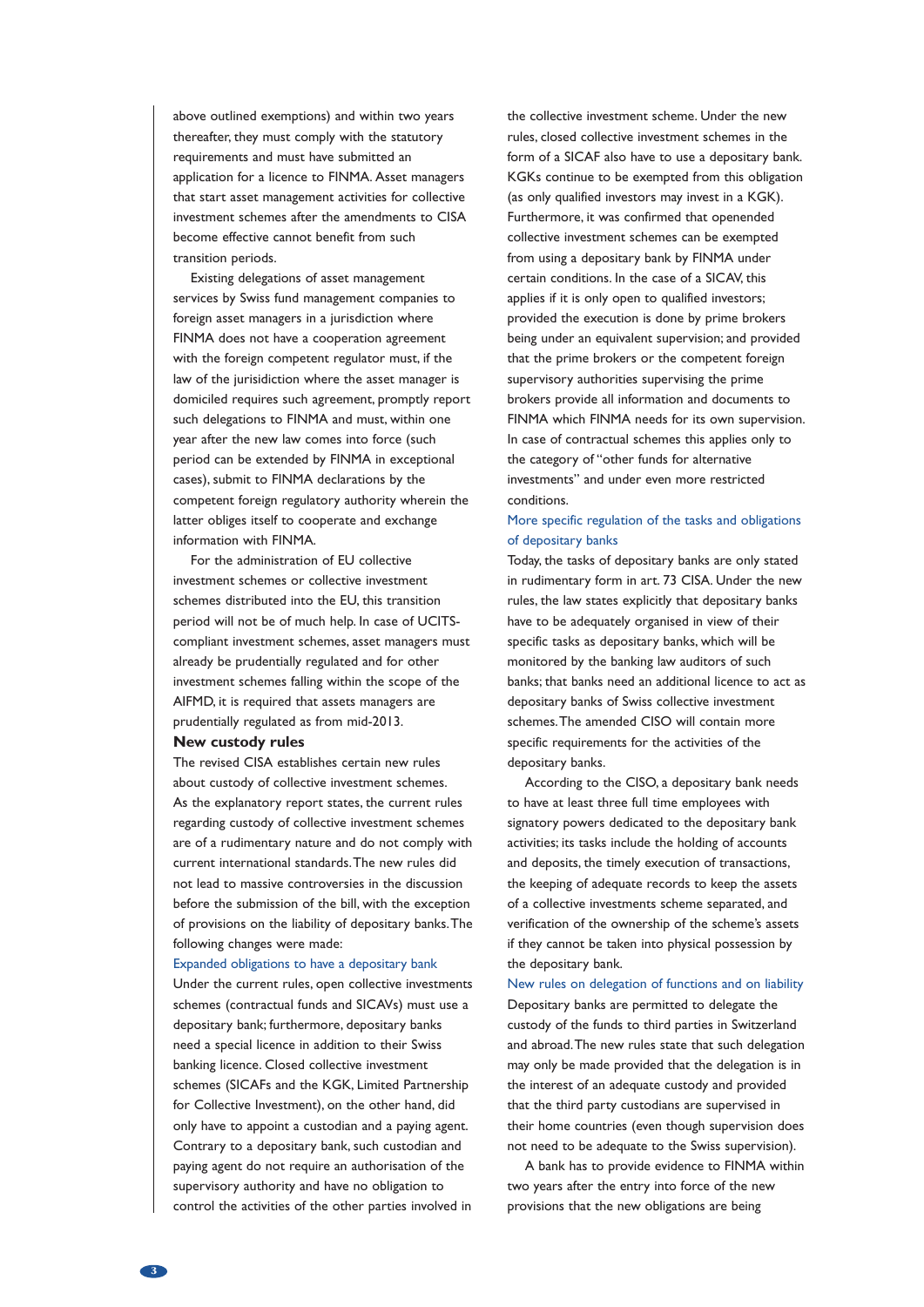complied with.The rules apply to financial instruments only; hence, custody of other assets such as gold or commodities should not fall under the new regulations. In case of a delegation, depositary banks are currently only liable for due care when choosing and instructing the third party custodian.The liability will now be increased, as depositary banks delegating the custody will in the future also have to supervise any third party to which they delegate custody.

A proposed even further-reaching liability of the delegating bank was rejected by parliament.The draft ordinance specifies that the delegating bank has to verify on a regular basis that the custodian is adequately organised, financed and qualified for its taks, that it is periodically audited, that the assets are kept separated and that it complies with the rules applicable to the depositary bank.

#### Possibility to introduce securities deposit insurance

The new law grants competence to the Federal Council to introduce an insurance for securities deposits, similar to the protection granted by directive 97/9/EC on investor compensation in the EU, in case a fund manager or an asset manager is not in a position to return to the investor such investors' assets. By delegating the competence to issue such rules to the Federal Council, the legislator wishes to assure that such rules will continue to be in compliance with international standards.

# **Offerings and distribution of units of collective investment schemes**

## Overview and status quo

Under current law, the criterion to determine whether a foreign collective investment scheme is subject to licensing and prudential regulation in Switzerland is whether public promotion is being made for the product or not.

- If so, the foreign collective investment scheme must be approved by FINMA (the fund prospectus and several other documents need approval of FINMA), appoint a FINMA approved Swiss representative, and may only be distributed by FINMA licensed distributors. Non-compliance with such requirements may qualify as a criminal offence.
- If no public promotion is undertaken, no financial services regulatory restrictions or requirements whatsoever need to be observed.

This will be changed fundamentally under the new rules. Namely, any form of distribution of collective investment scheme will be regulated; along with this concept goes the abolition of the notion of "public promotion".The regulatory requirements for distribution will vary depending on the category of targeted investors.

## "Distribution" as a key criterion for triggering additional licensing or other regulatory requirements for the offering of collective investment schemes in **Switzerland**

The term public promotion altogether has been abolished and substituted by "distribution" as the new key regulatory criterion to govern the offering of collective investment schemes.

The new law defines "distribution" as any offering of and promotion for a collective investment scheme. Under the new rules, the purchase of collective investment schemes (a) exclusively based on the investor's own initiative (reverse solicitation); (b) under a discretionary investment management and advisory agreement (subject to this agreement and the asset manager fulfilling certain requirements); or (c) under employee participation plans structured in the form of a collective investment scheme (as often seen with employee participation plans of French companies) is not deemed to be "distribution", subject to certain conditions.

It is evident that this new regulatory concept in respect of (a) above will lead to difficult discussions on when an interest of an investor is not "provoked", and subject to what legal and factual features a discretionary investment management agreement or its fulfilment would have to be deemed (indirect) collective investment scheme distribution.

If a collective investment scheme is promoted or sold to non-qualified investors, the situation under the new rules will not substantially change compared to today's law. In particular, the collective investment scheme needs FINMA approval and must be represented by a FINMA licensed collective investment scheme representative, and it may only be distributed by a FINMA licensed distributor. In addition to these conditions, the new law requires  $$ in adapting the similar requirement of AIFMD – that the collective investment scheme home regulator and FINMA have entered into a cooperation and information exchange agreement.

## Distribution to Cat. II qualified investors also to be regulated

Under the new rules, any type of collective investment scheme distribution would in the future be prudentially regulated, whereby the degree of regulatory requirements will depend on the category of investors to whom the collective investment scheme are distributed (into, within, or from Switzerland):

• Under the revised CISA, distribution to the following qualified investors (hereinafter "Cat. II Qualified Investor") triggers the requirement to mandate a Swiss representative and paying agent: (i) public entities and pension schemes with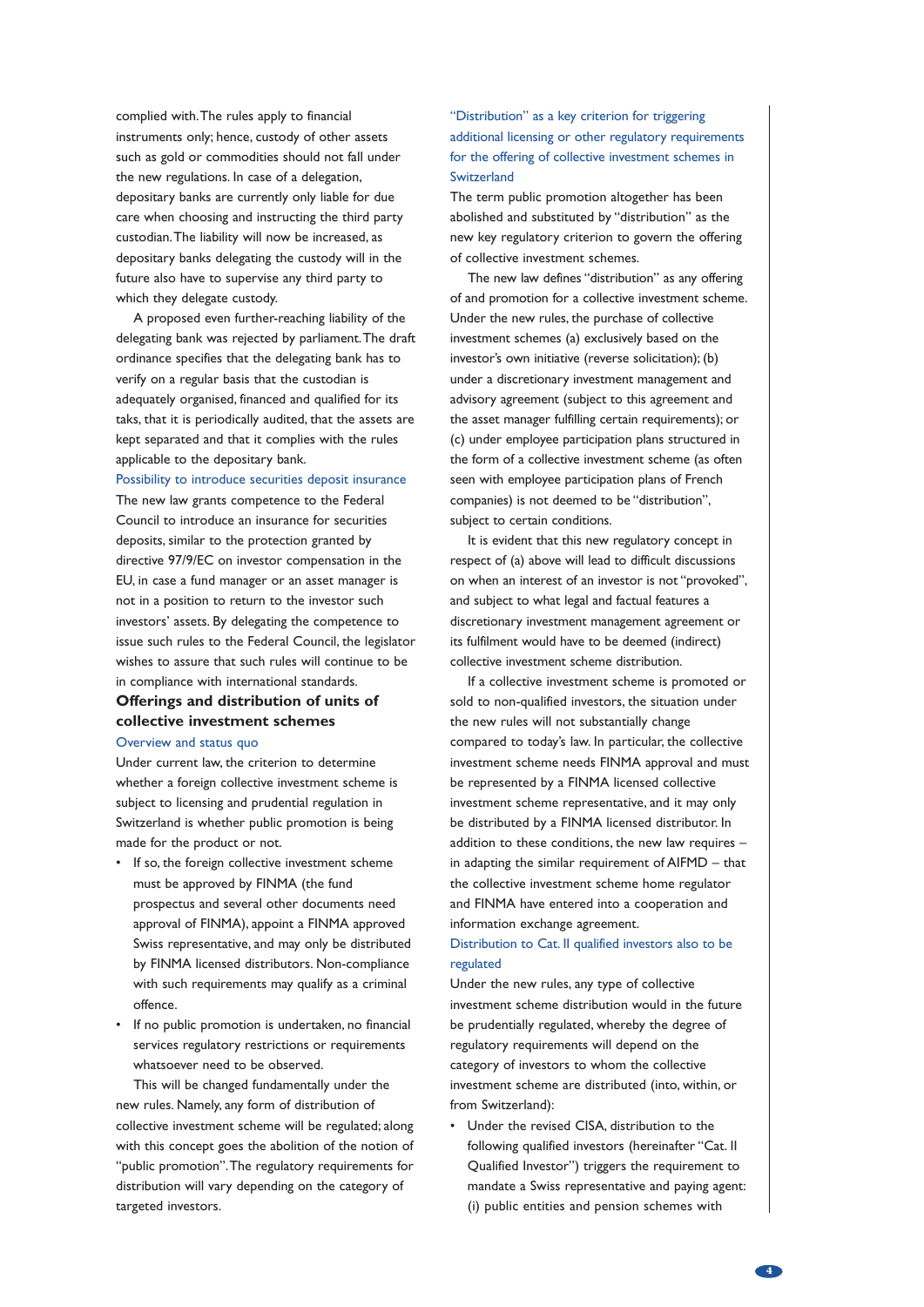professional treasury operations; (ii) companies with professional treasury operations; and (iii) high net worth individuals (having elected in writing to be deemed qualified investors and if no exemption pursuant to art. 3 revised CISA applies).

• Explicitly outside the definition "distribution" are (i) offering or marketing to regulated financial intermediaries such as banks, securities dealers, fund management companies, asset manager of collective investment schemes, central banks and insurance companies ("Cat. I Qualifiied Investor").

If distribution of collective investment schemes starts before entering into force of the revised CISA, foreign collective investment schemes which are distributed in Switzerland to Cat. II Qualified Investor must meet the requirements with respect to a Swiss representative and paying agent no later than two years after the revised CISA has entered into force.

## More restrictive definition of "qualified investor"

The regulation relating to the distribution of foreign collective investment schemes into, in or from Switzerland will become even more restricted due to the fact that the definition of certain Cat. II Qualified Investor types will be tightened, resulting in more distribution initiatives falling within the highly regulated distribution to non-qualified investors, as opposed to the less burdensome regime applicable to distributions limited to (Cat. II) qualified investors (as described above).

E.g., today's Cat. II Qualified Investor category of individuals with net financial assets of at least SFr2m (high net worth individuals, HNWI) would be substituted by an opting-in concept. Further, pursuant to the revised CISO, the investor must prove that either (i) he has, based on his personal education and professional expertise or similar experience in the financial sector, sufficient knowledge to understand the risk of investments and financial assets of at least SFr500k, or (ii) assets of at least SFr5m.

## Pension schemes regulation

An (already adopted) amendment of the Federal Law on Occupational Pension Schemes generally requires asset managers of Swiss occupational pension schemes to be prudentially regulated as from January 1, 2014.

## **Outlook**

On March 28, 2012, the Federal Council instructed the Federal Department of Finance, with the

assistance of the Federal Office of Justice and FINMA, to commence work on the Financial Services Act project to prepare the legal basis and submit a consultation draft to the Federal Council by autumn 2013.

A corresponding project has since been established under the aegis of the Federal Department of Finance, and work has commenced. Representatives from various authorities and selected experts are members of the working groups (distribution, product, subjection, crossborder and enforcement).

## Summary

The Swiss Parliament has approved amendments to the current regime of collective investment schemes which will enter into force on March 1, 2013.The key elements of the currently proposed changes are the following:

- Swiss regulations and licensing requirements for the mentioned industry are strengthened in line with international regulatory developments (in particular the AIFMD) in order to ensure that Swiss market participants have a level playing field with their foreign competitors.
- The proposal still shows a tendency for a certain "Swiss finish" meaning that the new rules may be slightly stricter than in other highly regulated jurisdictions (EU, US). However, the originally planned amendments have been weakend during the parliamentary debate in 2012.
- Under the revised CISA, distribution to Cat. II Qualified Investors newly triggers the requirement to mandate a Swiss representative and paying agent.
- The scope of private placements exemptions is being somewhat limited and more aligned with the AIFMD standards.
- A larger number of Swiss asset managers needs to become supervised by FINMA; the delegation of functions is more strictly regulated.

Further, due to a change of pension fund law, as of 2014 asset management services to Swiss pension funds as a rule may only be provided by prudentially supervised institutions.

## **About the authors Thomas A. Frick**

Thomas A. Frick is partner at Niederer Kraft & Frey and qualified in Switzerland in 1992; Dr. iur. in 1992; LL.M (London School of Economics) in 1994; and lecturer at the University of Zurich LL.M. programme. He specialises in counselling Swiss and foreign banks and other financial institutions in all